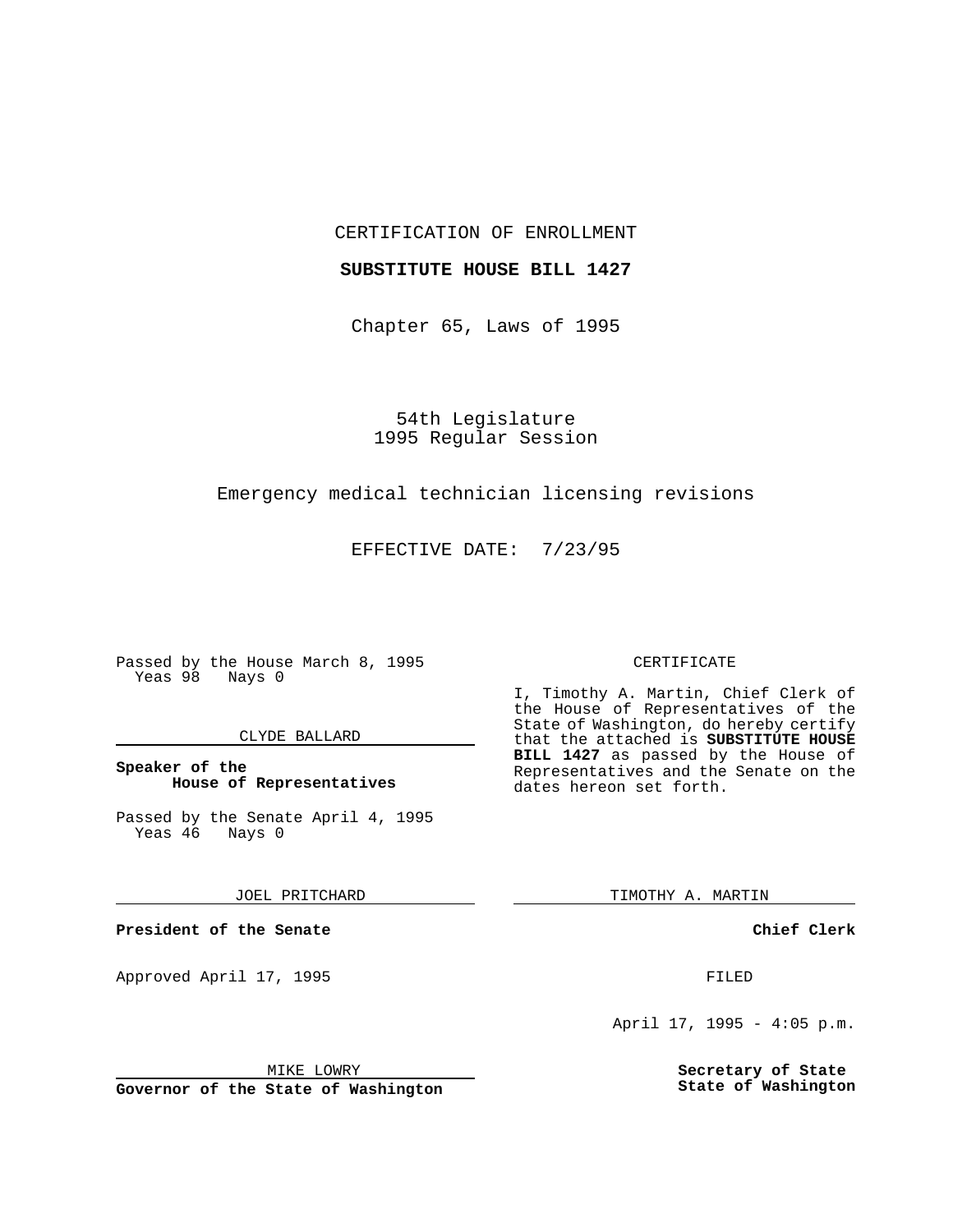# **SUBSTITUTE HOUSE BILL 1427** \_\_\_\_\_\_\_\_\_\_\_\_\_\_\_\_\_\_\_\_\_\_\_\_\_\_\_\_\_\_\_\_\_\_\_\_\_\_\_\_\_\_\_\_\_\_\_

\_\_\_\_\_\_\_\_\_\_\_\_\_\_\_\_\_\_\_\_\_\_\_\_\_\_\_\_\_\_\_\_\_\_\_\_\_\_\_\_\_\_\_\_\_\_\_

Passed Legislature - 1995 Regular Session

# **State of Washington 54th Legislature 1995 Regular Session**

**By** House Committee on Health Care (originally sponsored by Representatives Dyer, Dellwo, Backlund, Thibaudeau and Skinner)

Read first time 02/21/95.

 AN ACT Relating to emergency medical service professionals; and amending RCW 18.71.030, 18.71.200, 18.71.205, and 18.71.210.

BE IT ENACTED BY THE LEGISLATURE OF THE STATE OF WASHINGTON:

 **Sec. 1.** RCW 18.71.030 and 1994 sp.s. c 9 s 306 are each amended to read as follows:

 Nothing in this chapter shall be construed to apply to or interfere in any way with the practice of religion or any kind of treatment by prayer; nor shall anything in this chapter be construed to prohibit:

 (1) The furnishing of medical assistance in cases of emergency requiring immediate attention;

(2) The domestic administration of family remedies;

 (3) The administration of oral medication of any nature to students by public school district employees or private elementary or secondary school employees as provided for in chapter 28A.210 RCW;

 (4) The practice of dentistry, osteopathy, osteopathy and surgery, nursing, chiropractic, podiatric medicine and surgery, optometry, naturopathy, or any other healing art licensed under the methods or 18 means permitted by such license;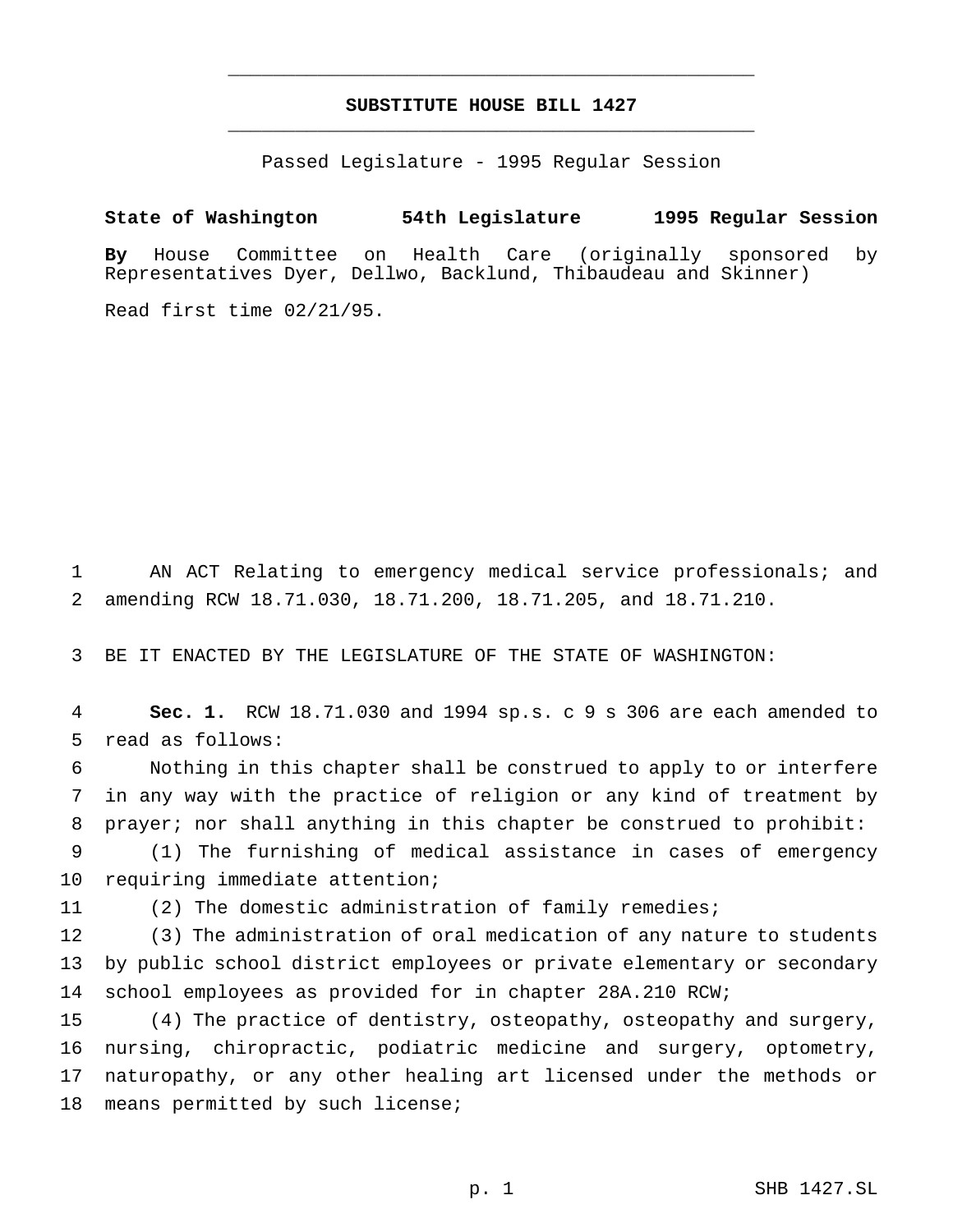(5) The practice of medicine in this state by any commissioned medical officer serving in the armed forces of the United States or public health service or any medical officer on duty with the United States veterans administration while such medical officer is engaged in the performance of the duties prescribed for him or her by the laws and regulations of the United States;

 (6) The practice of medicine by any practitioner licensed by another state or territory in which he or she resides, provided that such practitioner shall not open an office or appoint a place of meeting patients or receiving calls within this state;

 (7) The practice of medicine by a person who is a regular student in a school of medicine approved and accredited by the commission, however, the performance of such services be only pursuant to a regular course of instruction or assignments from his or her instructor, or that such services are performed only under the supervision and control 16 of a person licensed pursuant to this chapter;

 (8) The practice of medicine by a person serving a period of postgraduate medical training in a program of clinical medical training sponsored by a college or university in this state or by a hospital accredited in this state, however, the performance of such services shall be only pursuant to his or her duties as a trainee;

 (9) The practice of medicine by a person who is regularly enrolled in a physician assistant program approved by the commission, however, the performance of such services shall be only pursuant to a regular course of instruction in said program and such services are performed only under the supervision and control of a person licensed pursuant to this chapter;

 (10) The practice of medicine by a licensed physician assistant which practice is performed under the supervision and control of a physician licensed pursuant to this chapter;

 (11) The practice of medicine, in any part of this state which shares a common border with Canada and which is surrounded on three sides by water, by a physician licensed to practice medicine and 34 surgery in Canada or any province or territory thereof;

 (12) The administration of nondental anesthesia by a dentist who has completed a residency in anesthesiology at a school of medicine approved by the commission, however, a dentist allowed to administer nondental anesthesia shall do so only under authorization of the patient's attending surgeon, obstetrician, or psychiatrist, and the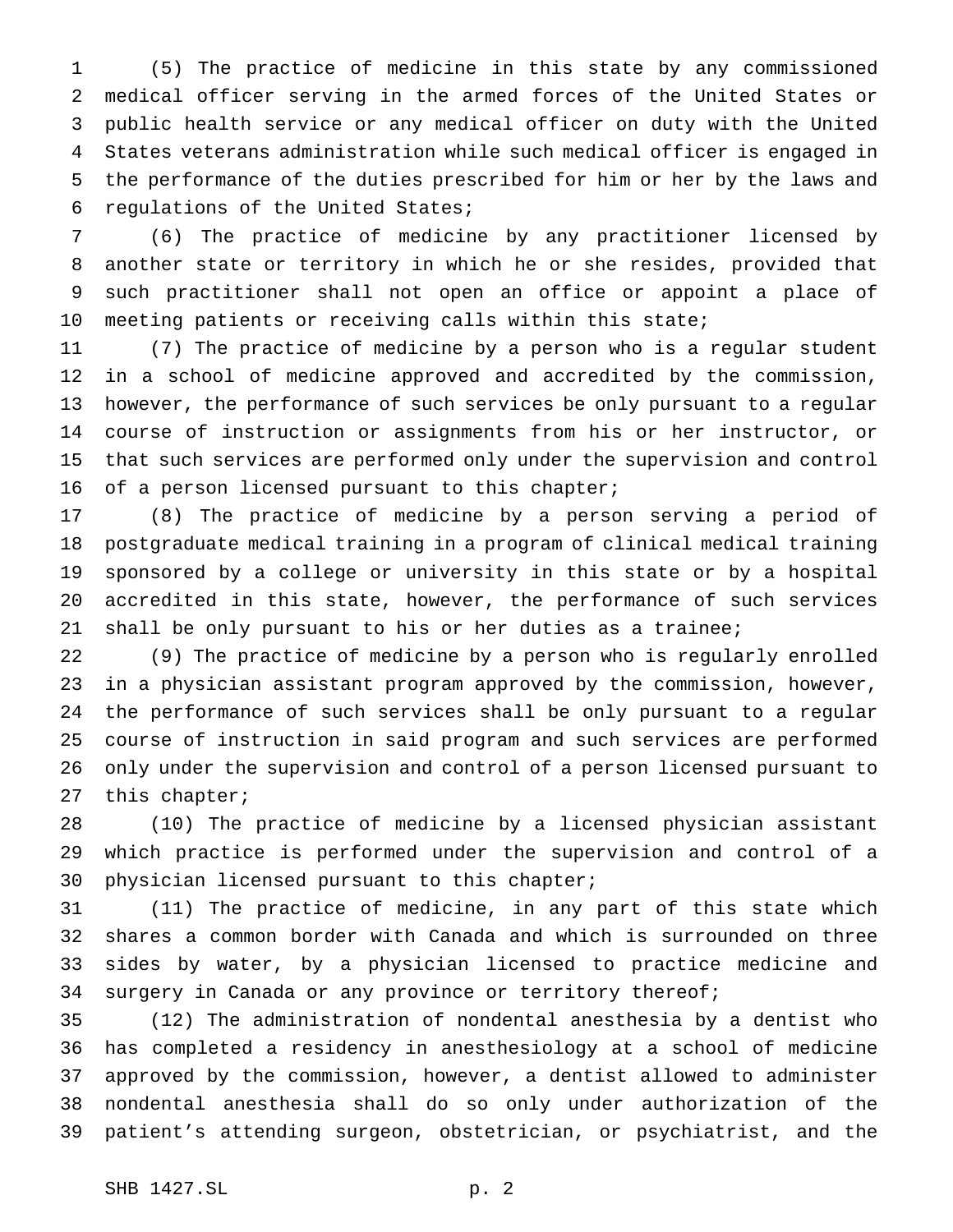commission has jurisdiction to discipline a dentist practicing under this exemption and enjoin or suspend such dentist from the practice of nondental anesthesia according to this chapter and chapter 18.130 RCW; (13) Emergency lifesaving service rendered by a physician's trained ((mobile intravenous therapy technician, by a physician's trained mobile airway management technician, or by a physician's trained mobile intensive care paramedic)) emergency medical service intermediate life 8 support technician and paramedic, as defined in RCW 18.71.200, if the emergency lifesaving service is rendered under the responsible supervision and control of a licensed physician;

11 (14) The provision of clean, intermittent bladder catheterization 12 for students by public school district employees or private school 13 employees as provided for in RCW 18.79.290 and 28A.210.280.

14 **Sec. 2.** RCW 18.71.200 and 1991 c 3 s 165 are each amended to read 15 as follows:

16 (( $\left(\frac{1}{1}\right)$ ) As used in this chapter, a "physician's trained ((mobile 17 intravenous therapy)) emergency medical service intermediate life 18 support technician and paramedic" means a person who:

19  $((+a))$   $(1)$  Has successfully completed an emergency medical 20 technician course as described in chapter 18.73 RCW;

21  $((+b))$   $(2)$  Is trained under the supervision of an approved medical 22 program director ((to administer intravenous solutions)) according to 23 training standards prescribed in rule to perform specific phases of 24 advanced cardiac and trauma life support under written or oral 25 authorization of an approved licensed physician; and

26  $((+e))$   $(3)$  Has been examined and certified as a physician's 27 trained ((mobile intravenous therapy)) emergency medical service 28 intermediate life support technician and paramedic, by level, by the 29 University of Washington's school of medicine or the department of 30 health( $\left(\frac{1}{2}\right)$ 

# 31  $(2)$  As used in this chapter, a "physician's trained mobile airway 32 management technician" means a person who:

33 (a) Has successfully completed an emergency medical technician 34 course as described in chapter 18.73 RCW;

35 (b) Is trained under the supervision of an approved medical program 36 director to perform endotracheal airway management and other authorized 37 aids to ventilation under written or oral authorization of an approved 38 <del>licensed physician; and</del>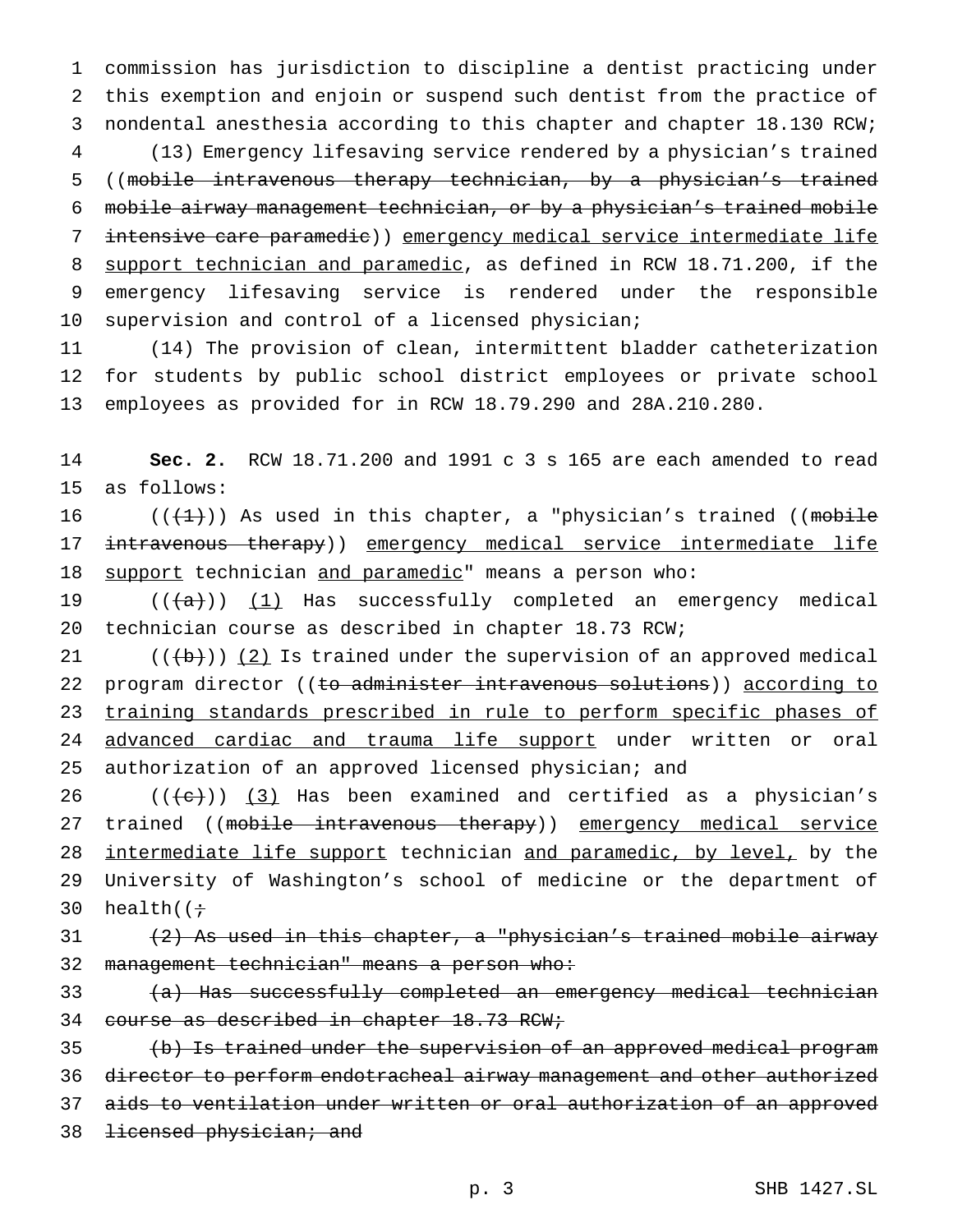1 (c) Has been examined and certified as a physician's trained mobile 2 airway management technician by the University of Washington's school 3 of medicine or the department of health; and

4 (3) As used in this chapter, a "physician's trained mobile 5 intensive care paramedic" means a person who:

 $6$  (a) Has successfully completed an emergency medical technician 7 course as described in chapter 18.73 RCW;

8 (b) Is trained under the supervision of an approved medical program 9 director:

10 (i) To carry out all phases of advanced cardiac life support;

11 (ii) To administer drugs under written or oral authorization of an 12 approved licensed physician; and

13 (iii) To administer intravenous solutions under written or oral 14 authorization of an approved licensed physician; and

15 (iv) To perform endotracheal airway management and other authorized 16 aids to ventilation; and

17  $\left\{ \left\{ \epsilon\right\} \right\}$  Has been examined and certified as a physician's trained mobile 18 intensive care paramedic by the University of Washington's school of 19 medicine or by the department of health)).

20 **Sec. 3.** RCW 18.71.205 and 1994 sp.s. c 9 s 316 are each amended to 21 read as follows:

 (1) The secretary of the department of health, in conjunction with the advice and assistance of the emergency medical services licensing and certification advisory committee as prescribed in RCW 18.73.050, and the commission, shall prescribe:

26 (a) Practice parameters, training standards for, and levels of, 27 physician trained emergency medical service intermediate life support 28 technicians and paramedics;

29 (b) Minimum standards and performance requirements for the 30 certification and recertification of physician's trained ((intravenous 31 therapy technicians, airway management technicians, and mobile 32 intensive care paramedics)) emergency medical service intermediate life 33 support technicians and paramedics; and

 $34$  (( $\left(\frac{1}{10}\right)$ ) (c) Procedures for certification, recertification, and 35 decertification of physician's trained ((<del>intravenous therapy</del> 36 technicians, airway management technicians, and mobile intensive care 37 paramedics)) emergency medical service intermediate life support 38 technicians and paramedics.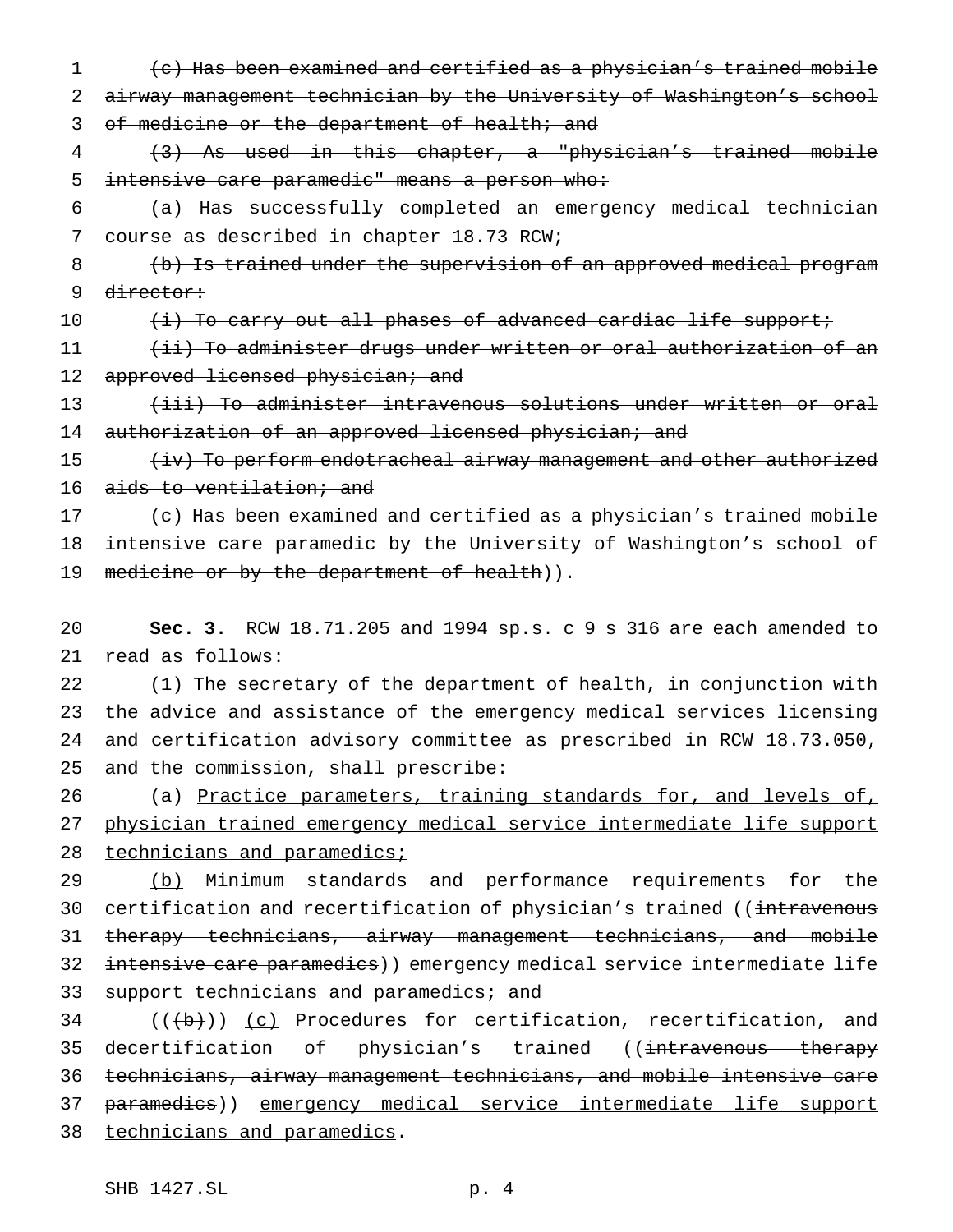(2) Initial certification shall be for a period of three years.

 (3) Recertification shall be granted upon proof of continuing satisfactory performance and education, and shall be for a period of three years.

 (4) As used in chapters 18.71 and 18.73 RCW, "approved medical program director" means a person who:

 (a) Is licensed to practice medicine and surgery pursuant to chapter 18.71 RCW or osteopathy and surgery pursuant to chapter 18.57 RCW; and

 (b) Is qualified and knowledgeable in the administration and 11 management of emergency care and services; and

 (c) Is so certified by the department of health for a county, group of counties, or cities with populations over four hundred thousand in coordination with the recommendations of the local medical community and local emergency medical services and trauma care council.

 (5) The Uniform Disciplinary Act, chapter 18.130 RCW, governs uncertified practice, the issuance and denial of certificates, and the disciplining of certificate holders under this section. The secretary shall be the disciplining authority under this section. Disciplinary action shall be initiated against a person credentialed under this chapter in a manner consistent with the responsibilities and duties of the medical program director under whom such person is responsible.

 (6) Such activities of physician trained emergency medical service intermediate life support technicians and paramedics shall be limited 25 to actions taken under the express written or oral order of medical program directors and shall not be construed at any time to include 27 free standing or nondirected actions, for actions not presenting an 28 emergency or life-threatening condition.

 **Sec. 4.** RCW 18.71.210 and 1989 c 260 s 4 are each amended to read as follows:

31 No act or omission of any physician's trained ((mobile intensive care paramedic, intravenous therapy)) emergency medical service 33 intermediate life support technician and paramedic, ((or airway 34 management technician,)) as defined in RCW 18.71.200 ((as now or 35 hereafter amended)), any emergency medical technician or first responder as defined in RCW 18.73.030, done or omitted in good faith while rendering emergency medical service under the responsible supervision and control of a licensed physician or an approved medical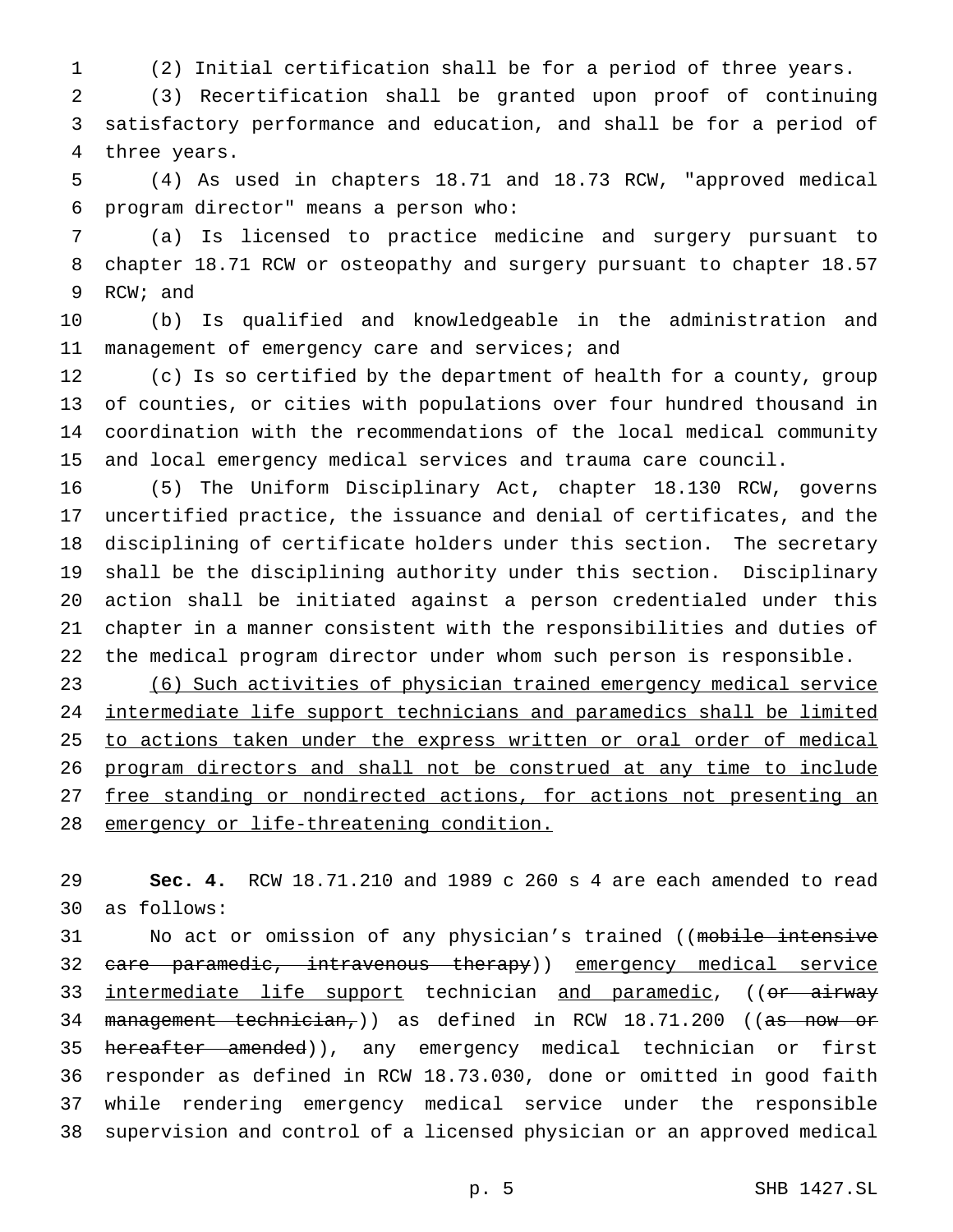program director or delegate(s) to a person who has suffered illness or bodily injury shall impose any liability upon:

 (1) The physician's trained ((mobile intensive care paramedic, intravenous therapy technician, airway management technician,)) emergency medical service intermediate life support technician and paramedic, emergency medical technician, or first responder;

(2) The medical program director;

8 (3) The supervising physician(s);

 (4) Any hospital, the officers, members of the staff, nurses, or other employees of a hospital;

(5) Any training agency or training physician(s);

(6) Any licensed ambulance service; or

 (7) Any federal, state, county, city or other local governmental unit or employees of such a governmental unit.

 This section shall apply to an act or omission committed or omitted in the performance of the actual emergency medical procedures and not in the commission or omission of an act which is not within the field 18 of medical expertise of the physician's trained ((mobile intensive care 19 paramedic, intravenous therapy technician, airway management)) emergency medical service intermediate life support technician and 21 paramedic, emergency medical technician, or first responder, as the case may be.

 This section shall not relieve a physician or a hospital of any duty otherwise imposed by law upon such physician or hospital for the 25 designation or training of a physician's trained ((mobile intensive 26 care paramedic, intravenous therapy technician, airway management)) 27 emergency medical service intermediate life support technician and 28 paramedic, emergency medical technician, or first responder, nor shall this section relieve any individual or other entity listed in this section of any duty otherwise imposed by law for the provision or 31 maintenance of equipment to be used by the physician's trained ((mobile intensive care paramedics, intravenous therapy technicians, airway management)) emergency medical service intermediate life support 34 technicians and paramedics, emergency medical technicians, or first responders.

 This section shall not apply to any act or omission which constitutes either gross negligence or willful or wanton misconduct.